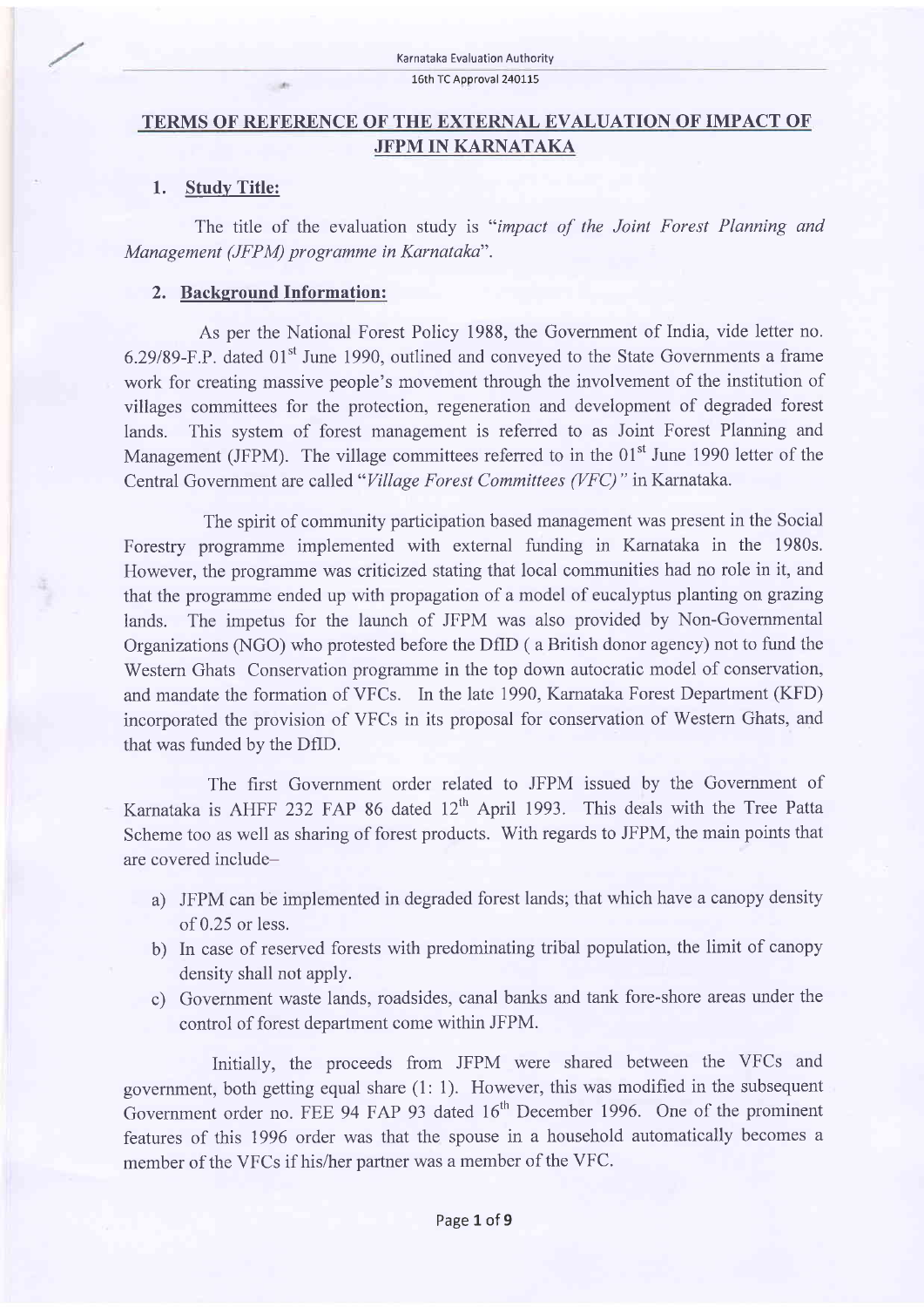#### Karnataka Evaluation Authoritv 16th TC Approval 24OII5

The legal validation of the JFPM process was done by the insertion of section 31A in the Karnataka Forest Act 1963 vide Act no. 12 of 1998 with effect from  $11<sup>th</sup>$  May 1998, which provided for the State of Karnataka to constitute VFCs and make rules for them related to their election, qualifications of members, proceeds sharing mechanism, monitoring and evaluation etc. The rules have not been framed and issued as yet.

In the year 2002, vide G.O. no. FEE 50 FAP 2000 dated  $19<sup>th</sup>$  June 2002, the Government of Kamataka issued a comprehensive order on JFPM. This codified, revised and elaborated the JFPM implementation process and provided for four types of benefit sharing including timber, non timber and assets created/natural growth existing prior to the formation of VFCs. Thus VFCs were now able to have a share not only from the plantations created after their creation, but also in the natural forest existing, and plantations done prior to the formation of VFC.

The most important feature of this order was that it details and elaborates the procedure of VFC formation, election, monitoring and evaluation etc. which, was thought about in Section 31A of the Karnataka Forest Act 1963. but has not been brought within the Karnataka Forest Rules 1969.

Almost around this time, all the VFCs formed within a district were bought under a federation named Forest Development Agency (FDA), and the FDAs of all districts combined to form the State Forest Development Agency (SFDA). The objectives of this has been detailed in the National Afforestation Programme (NAP) Revised Operational Guide  $lines - 2009$  as -

- a) Super Goal : Sustainable development and management of forest resources
- b) Goal: Increase and/or improve forest and tree cover (FTC).
- c) Purpose: Rehabilitation of degraded forest and other areas by institutionalizing decentralized/participatory forest management and supplementing livelihoods improvement processes

Funding for the VFCs is now through the NAP Scheme, in which funds reach the VFC following the SFDA to FDA to VFC route. NAP is funded through the National Afforestation and Eco Development Board (NAEB), a Central Government Board under the Ministry of Environment and Forests.

#### 3. Obiectives of JFPM:

It is repetitive to mention it once again, but the objectives of JFPM are the same as of FDAs detailed in the National Afforestation Programme(NAP) Revised Operational Guidelines - 2009 which are-

Super Goal: Sustainable development and management of forest resources Goal: Increase and/or improve forest and tree cover (FTC).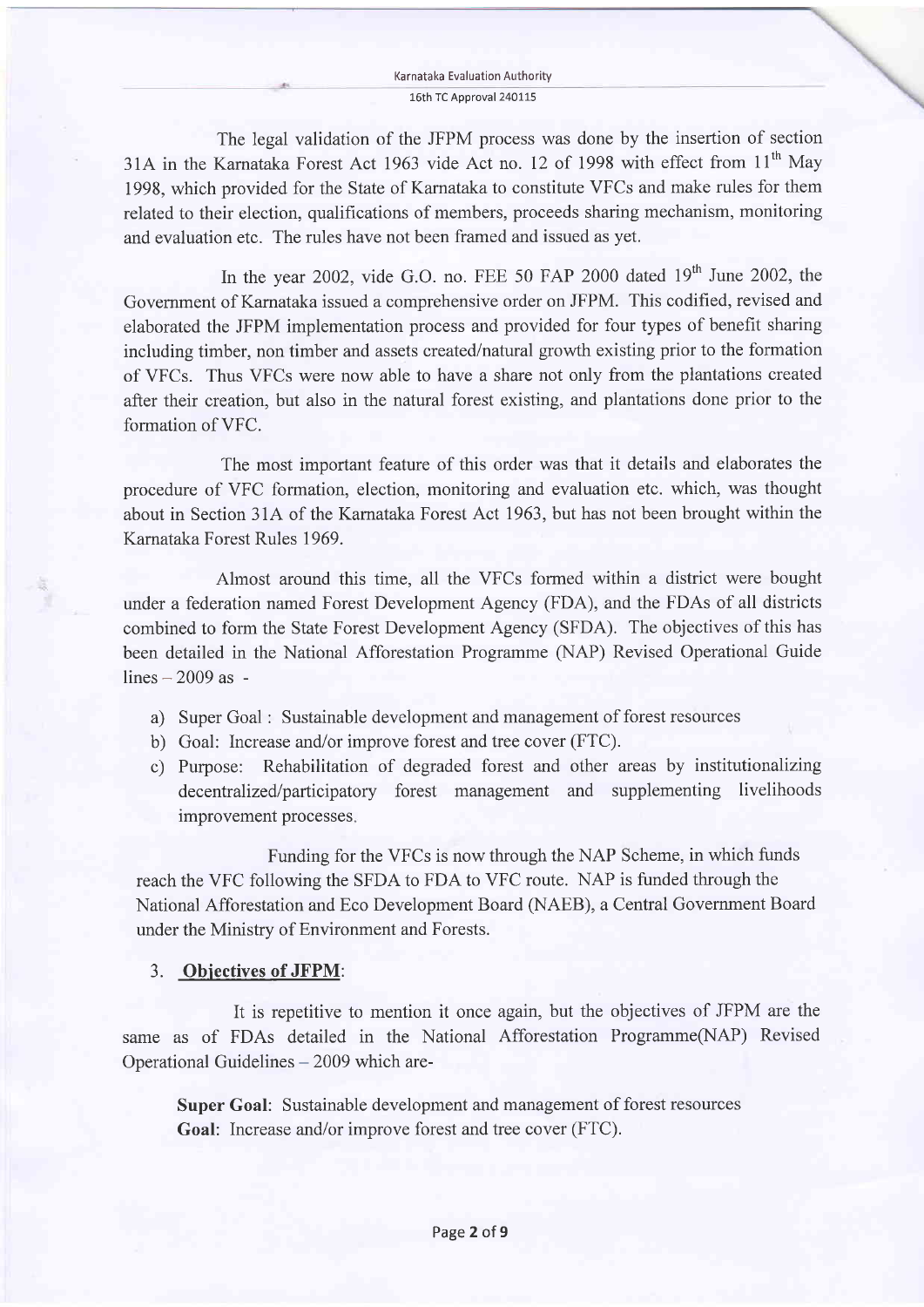Purpose: Rehabilitation of degraded forest and other areas by institutionalizing decentralized/participatory forest management and supplementing livelihoods improvement processes.

#### 4. Obiectives and Scope of the Studv:

There are 5006 VFCs formed in the State managing forests and plantations. The division wise, scheme wise details of VFC's is as follows-

# VFC's Formed under Karnataka Forest Act 1963 with the financial assistance of

- 1 Western Ghats (ODA) Project,
- 2 Centrally Sponsored Schemes (CSS),
- 3 Eastern Karnataka Afforestation Project (EKAP), and
- 4 Karnataka Sustainable Forest Management & Bio-diversity

Conservation (KSFMBC) Projects.

| Sl.no.         | <b>Divisions</b>         | Project wise VFCs        |                |             |               |              |  |
|----------------|--------------------------|--------------------------|----------------|-------------|---------------|--------------|--|
|                |                          | Western<br><b>Ghats</b>  | <b>CSS</b>     | <b>EKAP</b> | <b>KSFMBC</b> | <b>Total</b> |  |
| $\mathbf{1}$   | Bagalkote                | ä,                       | 4              | 89          | 28            | 121          |  |
| $\overline{2}$ | <b>Bangalore (Rural)</b> |                          | 10             | 319         | 13            | 342          |  |
| 3              | Bangalore (Urban)        | ÷                        | ¥              | 51          | 8             | 59           |  |
| $\overline{4}$ | Belgaum                  | $\overline{\phantom{m}}$ | 64             | 197         | 55            | 316          |  |
| 5              | <b>Bellary</b>           | $\overline{\phantom{a}}$ | 5              | 122         | 31            | 158          |  |
| 6              | Bhadravathi              | 26                       | ä,             | 30          | 37            | 93           |  |
| $\overline{7}$ | <b>Bidar</b>             | u,                       | $\overline{4}$ | 103         | 34            | 141          |  |
| 8              | <b>Bijapur</b>           | ٠                        | Ξ              | 55          | 7             | 62           |  |
| 9              | Chamarajanagar           | $\frac{1}{2}$            | Ξ              | 40          | 5             | 45           |  |
| 10             | Chikkaballapur           |                          | z              |             | 19            | 19           |  |
| 11             | Chikmagalur              | 23                       | 5              | 37          | 30            | 95           |  |
| 12             | Chitradurga              |                          | 18             | 160         | 37            | 215          |  |
| 13             | Davanagere               |                          | 6              | 131         | 33            | 170          |  |
| 14             | <b>Dharwad</b>           |                          | 5              | 93          | 17            | 115          |  |
| 15             | Gadag                    |                          | $\overline{7}$ | 77          | 27            | 111          |  |
| 16             | Gokak                    |                          | $\overline{a}$ | 100         | 29            | 129          |  |
| 17             | Gulbarga                 | $\frac{1}{2}$            | ÷              | 101         | 38            | 139          |  |
| 18             | Haliyal                  | 52                       | $\overline{1}$ |             | 40            | 93           |  |
| 19             | Hassan                   | w.                       | 13             | 199         | 48            | 260          |  |
| 20             | Haveri                   | ٠                        | $\overline{2}$ | 98          | 50            | 150          |  |
| 21             | Honnavar                 | 81                       | $\frac{1}{2}$  |             | 47            | 128          |  |
| 22             | Hunsur                   | ù,                       | ä              | 60          | 32            | 92           |  |
| 23             | Karwar                   | 56                       | ä,             |             | 47            | 103          |  |
| 24             | Kolar                    | $\overline{\phantom{a}}$ | 6              | 407         | 17            | 430          |  |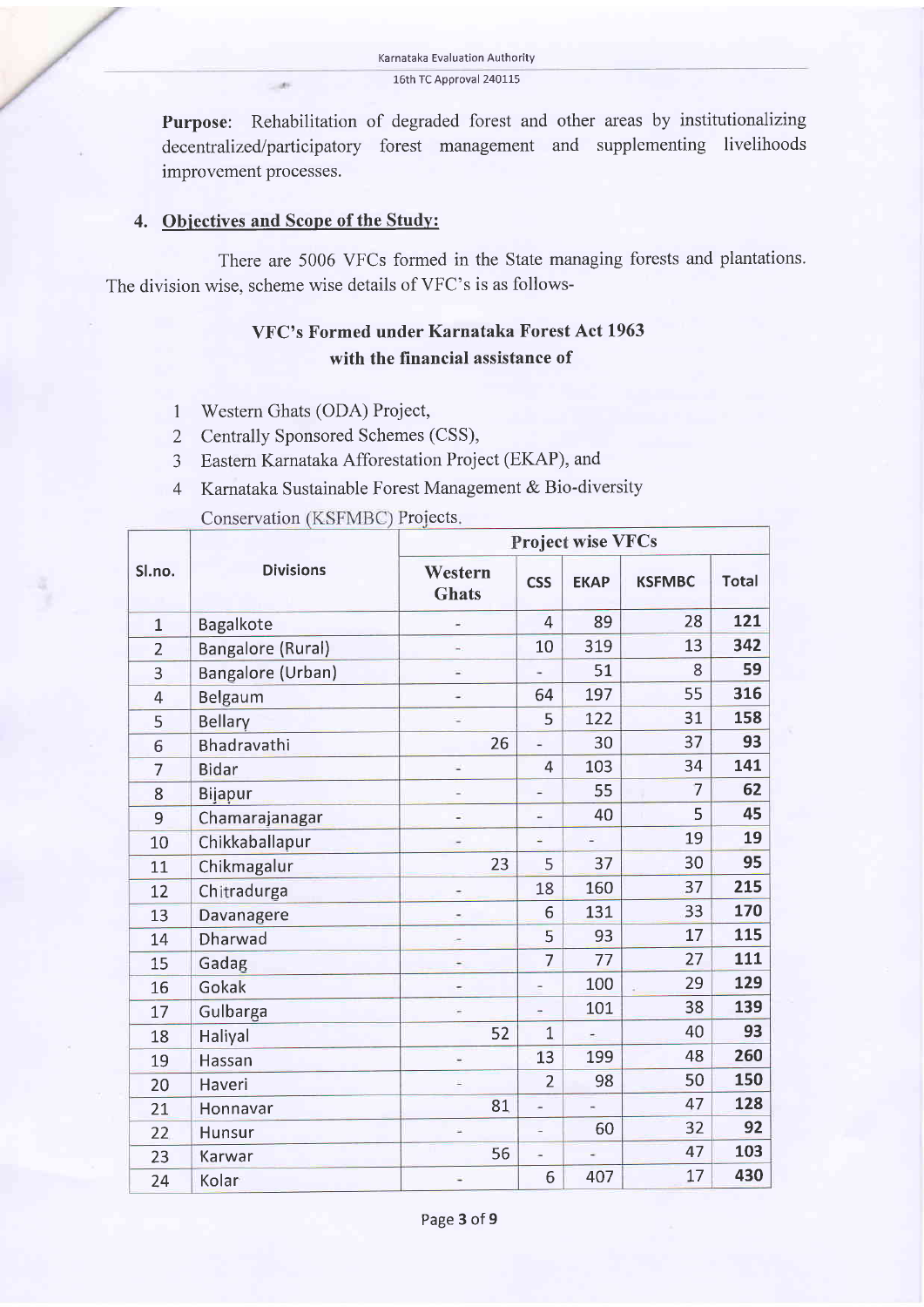| <b>Total</b> |             | 475                      | 160                      | 3149 | 1222 | 5006 |
|--------------|-------------|--------------------------|--------------------------|------|------|------|
| 40           | Yellapur    | 41                       | u,                       | ۷    | 47   | 88   |
| 39           | Virajpet    | $\frac{1}{2}$            | $\overline{a}$           | ۰    | 6    | 6    |
| 38           | Tumkuru     | $\sim$                   | $\overline{7}$           | 235  | 42   | 284  |
| 37           | Sirsi       | 103                      | $\blacksquare$           |      | 60   | 163  |
| 36           | Shivamogga  | 26                       | $\mathbf{1}$             | 6    | 27   | 60   |
| 35           | Sagar       | 48                       | $\overline{\phantom{a}}$ | 22   | 38   | 108  |
| 34           | Ramanagaram |                          | $\overline{\phantom{a}}$ |      | 25   | 25   |
| 33           | Raichur     |                          | $\rightarrow$            | 79   | 10   | 89   |
| 32           | Mysore      |                          | $\overline{2}$           | 55   | 18   | 75   |
| 31           | Mangalore   | ×                        | ÷                        | -    | 36   | 36   |
| 30           | Mandya      | $\sim$                   | ٠                        | 158  | 30   | 188  |
| 29           | Madikeri    | $\overline{\phantom{a}}$ | $\frac{1}{2}$            |      | 33   | 33   |
| 28           | Kundapur    | -                        | $\overline{\phantom{a}}$ |      | 38   | 38   |
| 27           | Koppal      | -                        | $\overline{a}$           | 86   | 19   | 105  |
| 26           | Koppa       | 19                       | u                        |      | 33   | 52   |
| 25           | Kollegal    | ×                        | $\frac{1}{2}$            | 39   | 31   | 70   |

Karnataka Evaluation Authoritv

16th TC Approval 240115

JFPM is now almost 21 years old. The prime objective of the evaluation study will be to ascertain as to which objectives of JFPM have been achieved and further to what extent they have been achieved? Which are the objectives not achieved? What are the causes for it? What have been the causes of poor achievement where they are noticed, and what are the means and ways to get over it?

## 5. Evaluation Ouestions (inclusive not exhaustive)

The following are the questions intended for the evaluation study  $-$ 

- Has JFPM process created a decentralized and participatory system of forest management in managing the forests which have ihe potential to be brought under it in each of the four category of areas detailed in paragraph 4 of the Annexure I to Government of Karnataka order no. FEE 50 FAP 2000 dated 19<sup>th</sup> June 2002, measured by the total extent of lands under these four categories in the State and the extent within it covered by JFPM. A.
- Has JFPM process caused a decentralized and participatory system plantation creation and management measured by-B.
	- a. The number of instances where JFPM preceded plantation creation and where the reverse occurred?
	- b. Whether the plantations raised were as per the micro-plan and area treatment plan prepared?
	- c. Whether the species planted are the same as per the micro-plan and area treatment plan? If not, what were the criteria for species planted?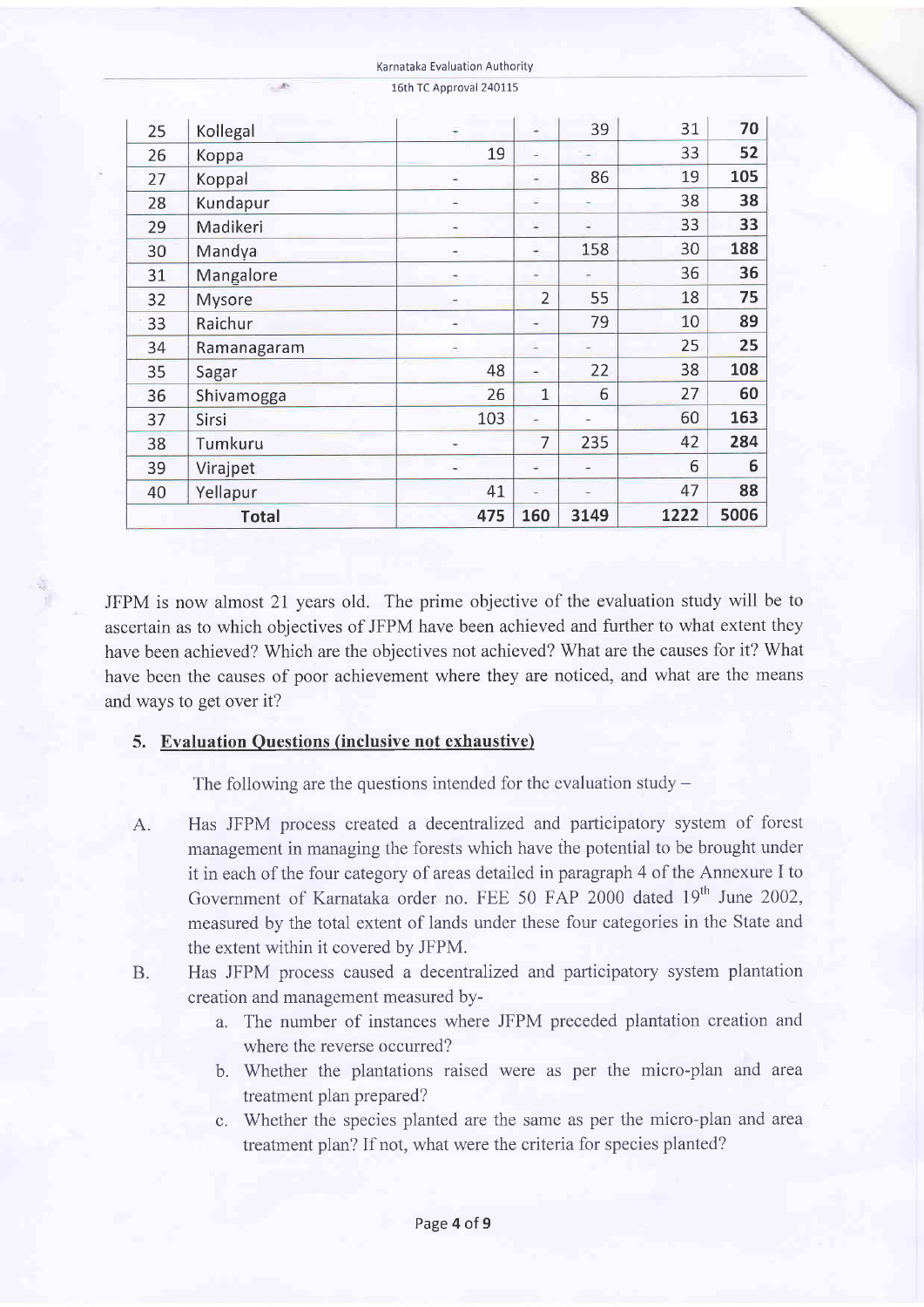$-40$ 

- d. What was the contribution of VFC in plantation? Did it result in lesser cost or better survival or growth of plants planted?
- e. Is the survival percentage of JFPM plantations statistically better, equal or worse than traditional plantations of the same year studied in various evaluations taken up after the year 2000? What are the reasons for these?
- f. Has the yield from the plantations covered under JFPM been better, equal or worse than traditional plantations of the same year and harvested at the same age? What are the reasons for these?
- g. Whether all the members of the VFC equally and jointly contribute to the protection and management of the forests/plantations falling within their jurisdiction? If not, what is the pattern and why?
- C. Has the formation of VFCs been strictly as stipulated in sub-paragraphs i. and ii. of paragraph 6 of the Annexure I to Government of Karnataka order no. FEE <sup>50</sup> FAP 2000 dated 19<sup>th</sup> June 2002? If yes, who were the promoters of the villages which are covered under JFPM?
- D. Have elections to the Managing Committees of VFCs taken place following the process mentioned in paragraph 8 and at the frequency detailed in paragraph 10(i) of the Annexure I to Government of Karnataka order no. FEE 50 FAP 2000 dated 19<sup>th</sup> June 2002? In what percentage of the VFCs was this followed and where it was not, what are the reasons for deviation?
- E. Are the VFC's Managing Committees meetings taking place at the frequency and manner prescribed in paragraph 10(ii) and (iii) of the Annexure I to Government of Karnataka order no. FEE 50 FAP 2000 dated 19<sup>th</sup> June 2002? In what percentage of the VFCs was this followed and where it was not, what are the reasons for not adhering to it?
- F. In what percentage of the VFCs, the VFC's Managing Committees are aware of and exercising any of the powers given to them vide paragraphs 10(iv) to (vii) of the Annexure I to Govemment of Karnataka order no. FEE 50 FAP 2000 dated 19<sup>th</sup> June 2002?
- Whether the Member Secretary of VFCs has completely and timely performed the duties detailed paragraphs l0(viii) and (ix) of the Annexure I to Govemment of Karnataka order no. FEE 50 FAP 2000 dated 19<sup>th</sup> June 2002? In what percentage of the VFCs was this followed and where it was not, what are the reasons for noncompliance? G.
- Whether the VFCs have maintained timely and complete records and papers detailed paragraphs l2(i) and (ii) of the Annexure I to Government of Karnataka order no. FEE 50 FAP 2000 dated 19<sup>th</sup> June 2002? In what percentage of the VFCs was this followed and where it was not, what are the reasons for noncompliance? H.
- Have jurisdictional senior officers of the rank of ACF and above attended one or Ι. more meetings of each VFC within their jurisdiction at least once in six months as required by paragraph 16(vi) of the Annexure I to Government of Karnataka order no. FEE 50 FAP 2000 dated 19<sup>th</sup> June 2002?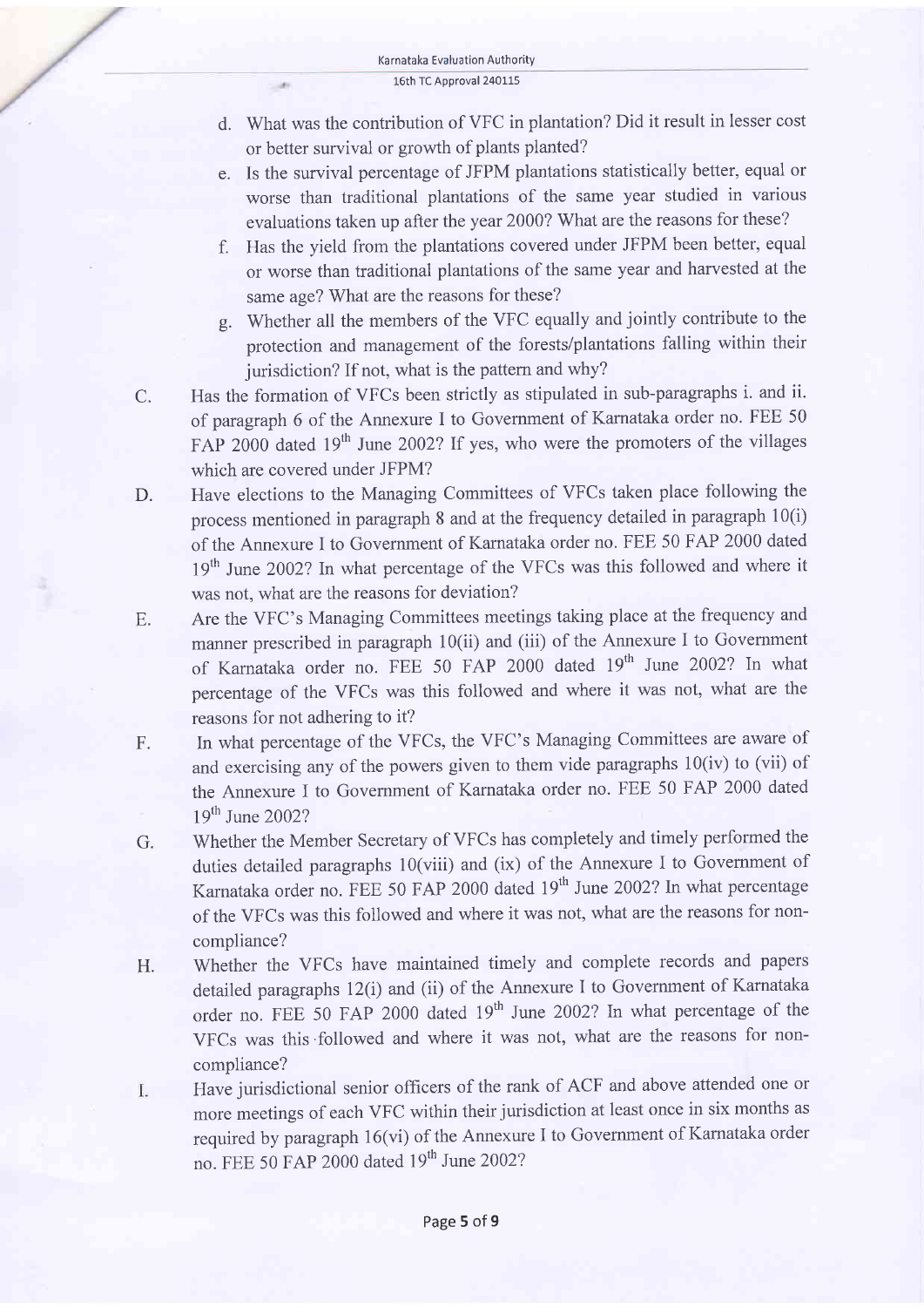- J. Have officers of the Forest department inspected the forests under JFPM scheme frequently and suggested necessary action to be taken by VFCs? Have officers of the Forest department taken action to pursue other government departments to recognize the decisions and needs of VFCs with respect to Village Development?
- K. Have works like raising, maintenance, protection of plantation, fire prevention, soil and water conservation etc, entrusted to VFCs by the Forest Department for building a feeling of ownership of assets created/managed as provided for in paragraph 16(vii) of the Annexure I to Government of Karnataka order no. FEE 50 FAP 2000 dated l9'h June 2002?
- L, In what percentage of the total VFCs is there an up to date Management plan and MOU in place in accordance with paragraph 13 of the Annexure I to Government of Karnataka order no. FEE 50 FAP 2000 dated 19<sup>th</sup> June 2002?What is the quality of Management Plans?
- M. Is disposal of forest produce and sharing taking place in all VFCs in accordance with paragraph 17 and VFDF and VDF accounts operated as per paragraph 2I of the Annexure I to Government of Karnataka order no. FEE 50 FAP 2000 dated 19th June 2002?
- N. Have the accounts of VFDF and VDF been audited timely and up to date as per the provision of paragraph 22 of the Annexure I to Government of Karnataka order no. FEE 50 FAP 2000 dated 19<sup>th</sup> June 2002?
- o. Has JFPM process resulted in supplementing livelihood improvement process for the members of the VFCs in Karnataka? If yes, in which way/ways? And where so, to what extent have the earnings of VFC members enhanced due to JFPM alone?
- P. How many tree pattas have been given as per Annexure II to Government of Karnataka order no. FEE 50 FAP 2000 dated 19<sup>th</sup> June 2002? Of these
	- a. In how many cases there are no trees for the pattas given. (They could have perished due to various natural reasons, removed during road widening, cut down by woodcutters etc)
	- b. What is the utility wise importance (NTFP, timber, fruit, fodder etc) of the trees for which the patta is given? Is the utility relevant to the Patta holder?
- a. Has the actual forest cover and Trees outside Forest (TOF) cover change in Karnataka since the inception of JFPM i.e.,1993 to has been statistically different between JFPM area and non-JFPM areas? If yes, which are the areas where maximum impact has been seen? If no, what are the reasons for JFPM not being able to increase forest and tree cover?
- R. What has been the impact of JFPM of the forests and plantations of the village with respect to prevention/control of grazing, encroachments and eviction of encroachments?
- S. Based upon all the above what is the inference with regards to reporting the impact of JFPM process as a whole? Is it to be regarded as successful, successful in parts or a failure? Is there a spatial or forest type pattern in the success/failure of JFPM?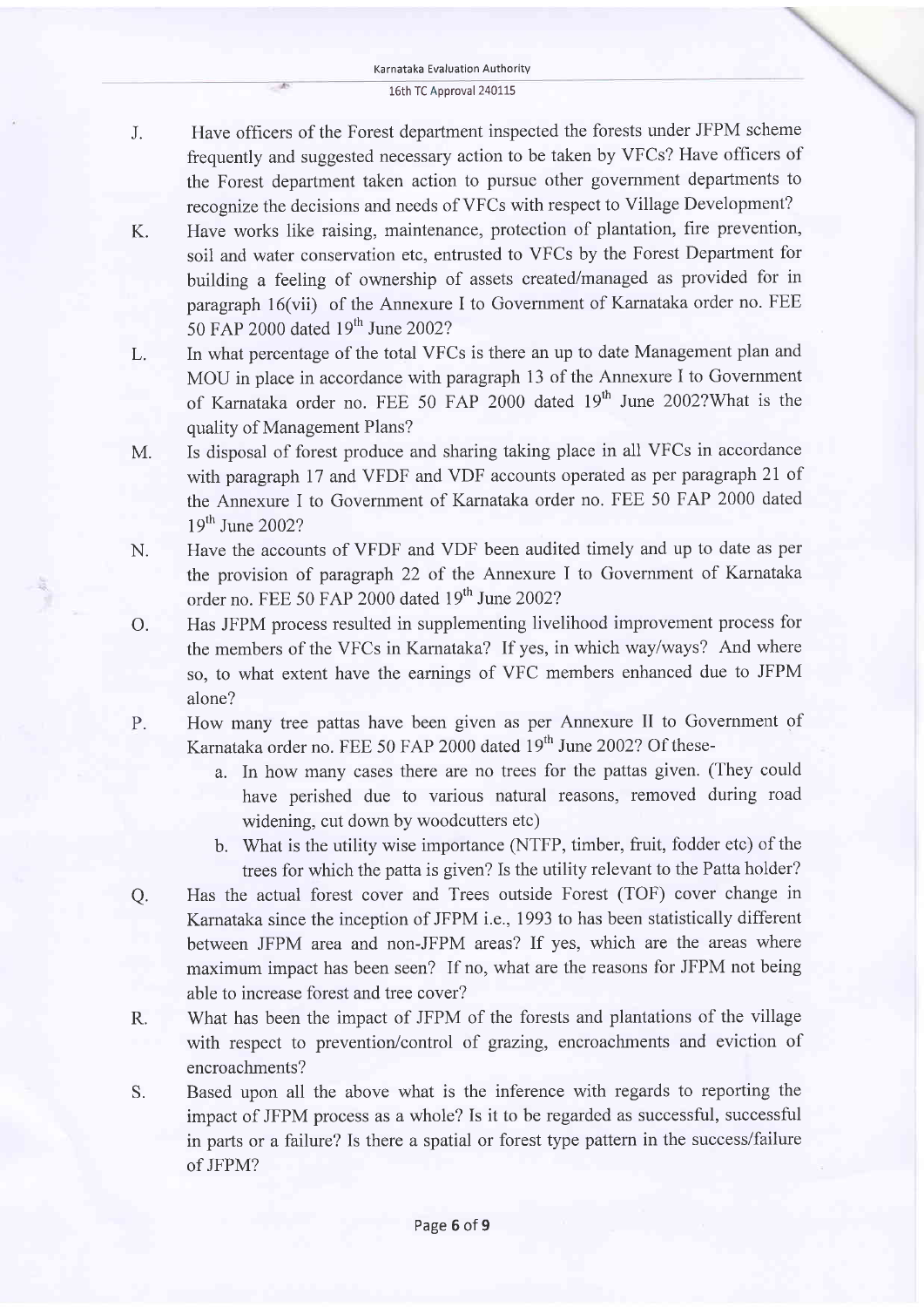16th TC Approval 240115

- T. What type of relation exists between Gram Panchayaths and VFCs? Is it symbiotic, independent or are they are in clash mode?
- U. From the evaluation of 6 schemes of forest department from 2009 -2013 it has been found that VFCs are not in the best of their health. They need constant encouragement.
	- 1. Have VFCs become or are in the process of becoming power groups in Gram Sabhas in the Panchayathi Raj system? If not, what are the factors against this?
	- 2. How many VFCs have formed Self Help Groups and what type of income generating activity is taken by them? To what extent these activities have helped the VFCs in development of their economic condition?
- What are the means suggested to convert the program into success, if it is not? V.
- Whether the Business/Management model of JFPM is appropriate and strong for the management of forests of Karnataka? How does it compare with the models being implemented in Andhra Pradesh, Telangana, Tamil Nadu and Kerala? w.
- Should there be different models of JFPM for different types of forests or areas or is the one size fit system sufficient and appropriate? X.
- Whether the Business/ Management model of JFPM is strong enough so much that if implemented in full letter and spirit it can result in reduction of the personnel required protecting, managing and conserving forest areas in Karnataka? Y.

#### 6. Evaluation and Sampling Methodology:

 $-40$ 

The program has been implemented all over Karnataka. The study should thus cover the entire State.

Since the data of VFCs is maintained Division and Circle wise in the forest depaftment, selection and sampling of VFCs will be done by Division and Circle. All the VFCs in a Division will be listed in the order of dates on which they have been formed. These will be grouped into clusters of all VFCs formed in a financial year being clustered together. From these, 10% of the VFCs from each cluster, rounded off in number to the next higher integer (so that from each cluster at least one VFC is chosen) will be selected randomly to form the sample. The sample size is thus at least 10%.Each of these will be evaluated for all parameters listed in the evaluation questions.

## 7. Qualifications of Consultants and their staff:

The Consultant Evaluation Organization will be finalized as per provision of the Karnataka Transparency in Public Procurement Act and Rules, without comprising on the qualitY.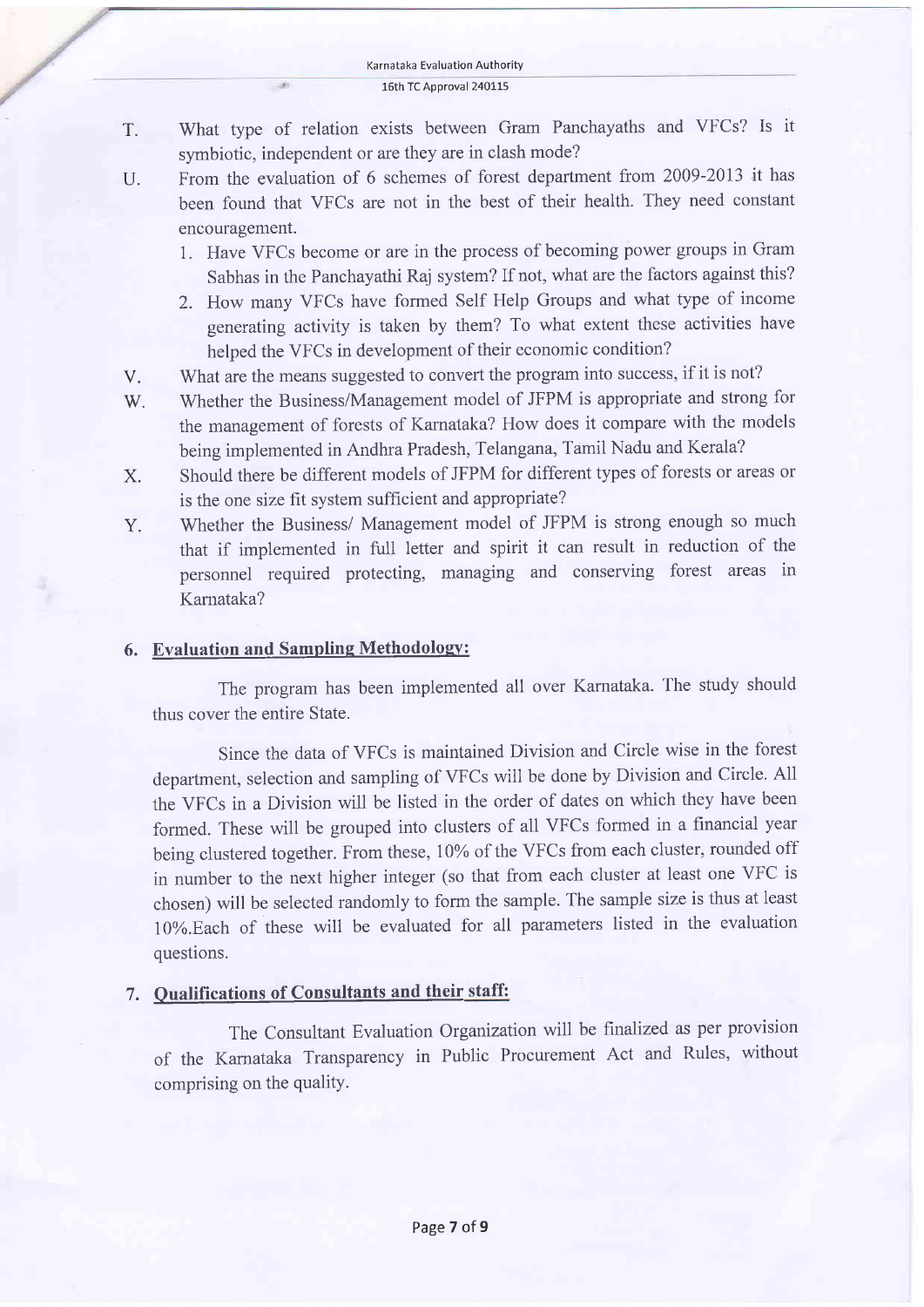Consultants/Evaluating Agencies should have and provide details of evaluation team members having technical qualifications/capability as below-

- i. Social Scientist with experience of handling forestry projects,
- ii. Retired Forest Officer of a rank of Chief Conservator of Forests and above, and,
- iii. Research Assistants,

and in such numbers that the evaluation is completed within the scheduled time prescribed by the ToR.

## and in such numbers that the evaluation is completed within the scheduled time prescribed by the ToR.

Consultant Evaluation Organizations not having these number and kind of personnel will not be considered as competent for evaluation.

#### 8. **Deliverables and Time Schedule:**

After the MOU for the study is signed, the Chief Conservator of Forests (Evaluation) will provide year wise, Division wise, Circle wise lists of VFCs formed in the State. Based upon this the sample to be studied will be drawn by the Consultant Evaluation Organization and Karnataka Evaluation Authority jointly. After this, it is expected to complete the study in 7 months time excluding the time taken for approval of the Work Plans and draft reports. The evaluating agency is expected to adhere to the following timelines and deliverables.

| a. Work plan submission    | $\therefore$ 1 month after sample is drawn.       |
|----------------------------|---------------------------------------------------|
| b. Field Data Collection   | : 4 months from date of Work Plan approval.       |
| c. Draft report Submission | $\therefore$ 1 month after field data collection. |

- d. Final Report Submission
- e. Total duration
- 1 month from approval of Draft Report.
- 7 months.

## 9. Ouantitv and Oualities Expected of the Evaluation Report:

The Final report of the Evaluation study will be in 100 copies of which 50 will be in Kannada and 50 in English.

The following are the points, only inclusive and not exhaustive, which need to be mandatorily followed in the preparation of evaluation report:-

- 1. By the very look of the evaluation report it should be evident that the study is that of the Karnataka Evaluation Authority (KEA) which has been done by the Consultant Evaluation Organization. It should not intend to convey that the study was the initiative and work of the Consultant, merely financed by the Karnataka Evaluation Authority (KEA).
- 2. The Terms of Reference (ToR) of the study should form the first Appendix or Addenda of the report.